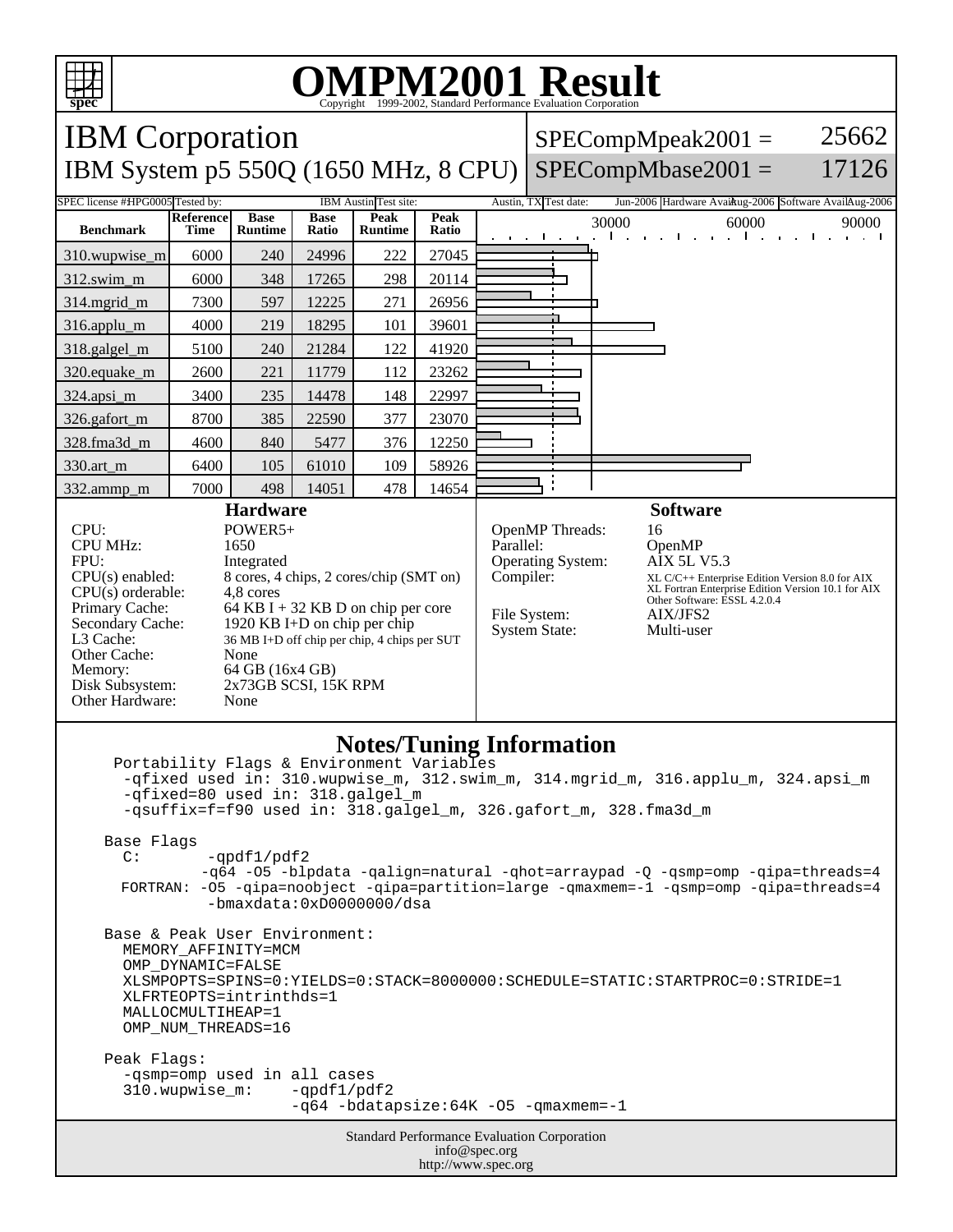|                                                                                                                                                                                                          |                                                                                                                                                                                                                                                        | <b>OMPM2001 Result</b><br>Copyright ©1999-2002, Standard Performance Evaluation Corporation                                                                                                                 |  |                               |                                                                                                                                                                                                                                                                                                                                    |       |
|----------------------------------------------------------------------------------------------------------------------------------------------------------------------------------------------------------|--------------------------------------------------------------------------------------------------------------------------------------------------------------------------------------------------------------------------------------------------------|-------------------------------------------------------------------------------------------------------------------------------------------------------------------------------------------------------------|--|-------------------------------|------------------------------------------------------------------------------------------------------------------------------------------------------------------------------------------------------------------------------------------------------------------------------------------------------------------------------------|-------|
| <b>IBM</b> Corporation                                                                                                                                                                                   |                                                                                                                                                                                                                                                        |                                                                                                                                                                                                             |  | 25662<br>$SPECompMpeak2001 =$ |                                                                                                                                                                                                                                                                                                                                    |       |
|                                                                                                                                                                                                          |                                                                                                                                                                                                                                                        | IBM System p5 550Q (1650 MHz, 8 CPU)                                                                                                                                                                        |  |                               | $SPECompMbase2001 =$                                                                                                                                                                                                                                                                                                               | 17126 |
| SPEC license #HPG0005 Tested by:                                                                                                                                                                         |                                                                                                                                                                                                                                                        | IBM Austin Test site:                                                                                                                                                                                       |  | Austin, TX Test date:         | Jun-2006 Hardware Avaikug-2006 Software AvailAug-2006                                                                                                                                                                                                                                                                              |       |
|                                                                                                                                                                                                          | $312.swin_m$ :                                                                                                                                                                                                                                         | <b>Notes/Tuning Information (Continued)</b><br>$-qpdf1/pdf2$<br>-q64 -bdatapsize:64K -04                                                                                                                    |  |                               | XLSMPOPTS=SPINS=0:YIELDS=0:STACK=8000000:SCHEDULE=STATIC:STARTPROC=0:STRIDE=2                                                                                                                                                                                                                                                      |       |
|                                                                                                                                                                                                          | 314.mgrid_m:                                                                                                                                                                                                                                           | OMP NUM THREADS=8<br>-q64 -bdatapsize:64K -05 -qsave<br>OMP NUM THREADS=8                                                                                                                                   |  |                               | XLSMPOPTS=SPINS=0:YIELDS=0:STACK=8000000:SCHEDULE=STATIC:STARTPROC=0:STRIDE=2                                                                                                                                                                                                                                                      |       |
|                                                                                                                                                                                                          | $316.\text{applu}_m$ :                                                                                                                                                                                                                                 | $-qpdf1/pdf2$                                                                                                                                                                                               |  |                               | -q64 -btextpsize:64K -bdatapsize:64K -bstackpsize:64K -04 -qfdpr                                                                                                                                                                                                                                                                   |       |
|                                                                                                                                                                                                          | -05 - qarch=pwr3 - qtune=pwr3 - qessl<br>318.galgel_m:<br>-bmaxdata:0x80000000 -btextpsize:64K -bdatapsize:64K -bstackpsize:64K -lmass -lesslsmp<br>XLSMPOPTS=SPINS=0:YIELDS=0:STACK=8000000:SCHEDULE=STATIC:STARTPROC=0:STRIDE=2<br>OMP NUM THREADS=8 |                                                                                                                                                                                                             |  |                               |                                                                                                                                                                                                                                                                                                                                    |       |
|                                                                                                                                                                                                          | 320.equake_m:<br>-q64 -btextpsize:64K -bdatapsize:64K -bstackpsize:64K -05 -qsave<br>XLSMPOPTS=SPINS=0:YIELDS=0:STACK=8000000:SCHEDULE=STATIC:STARTPROC=0:STRIDE=2<br>OMP NUM THREADS=8                                                                |                                                                                                                                                                                                             |  |                               |                                                                                                                                                                                                                                                                                                                                    |       |
|                                                                                                                                                                                                          | -bdatapsize:64K -bstackpsize:64K -05 -qalign=struct=natural<br>$324.\n$ apsi_m:<br>-bmaxdata:0x80000000                                                                                                                                                |                                                                                                                                                                                                             |  |                               |                                                                                                                                                                                                                                                                                                                                    |       |
|                                                                                                                                                                                                          | 326.gafort_m:                                                                                                                                                                                                                                          | EXTRA LDFLAGS = - bmaxdata: 0x80000000                                                                                                                                                                      |  |                               | -btextpsize:64K -bdatapsize:64K -bstackpsize:64K -lmass -05 -ghot=arraypad -Q                                                                                                                                                                                                                                                      |       |
| -btextpsize:64K -bdatapsize:64K -bstackpsize:64K -lhmu -05 -qhot=arraypad -qipa=noobject -qmaxmem=-1<br>328.fma3d_m:<br>EXTRA LDFLAGS = - bmaxdata: 0x80000000                                           |                                                                                                                                                                                                                                                        |                                                                                                                                                                                                             |  |                               |                                                                                                                                                                                                                                                                                                                                    |       |
|                                                                                                                                                                                                          | $330.\arctm$ :                                                                                                                                                                                                                                         | -qpdf1/pdf2<br>fdpr $-q$ $-03$                                                                                                                                                                              |  |                               | -05 -qfdpr -q64 -btextpsize:64K -bdatapsize:64K -lesslsmp<br>EXTRA_CFLAGS= -DINTS_PER_CACHELINE=32 -DDBLS_PER_CACHELINE=16                                                                                                                                                                                                         |       |
|                                                                                                                                                                                                          | $332.\text{ammp}_m$ :                                                                                                                                                                                                                                  | $-qpdf1/pdf2$                                                                                                                                                                                               |  |                               | -05 -gipa=partition=large -gmaxmem=-1 -g64 -btextpsize:64K -bdatapsize:64K                                                                                                                                                                                                                                                         |       |
|                                                                                                                                                                                                          | Peak sources:                                                                                                                                                                                                                                          | with 312.swim_m, 316.applu_m, 320.equake_m, 326.gafort_m.                                                                                                                                                   |  |                               | SPEC OMPL2001 source for 32bit systems modified for SPEC OMPM2001 used                                                                                                                                                                                                                                                             |       |
|                                                                                                                                                                                                          |                                                                                                                                                                                                                                                        |                                                                                                                                                                                                             |  |                               | The installed OS level is AIX 5L for POWER version 5.3 with the 5300-04 Recommended Maintenence package.<br>The installed C/C++ compiler is XL C/C++ Enterprise Edition Version 8.0 for AIX with the August 2006 PTF.<br>The installed Fortran copiler is XL Fortran Enterprise Edition Version 10.1 with the August 2006 AIX PTF. |       |
| Acronym for "Simultaneous Multi-Threading". A processor technology that allows<br>SMT:<br>the simultaneous execution of multiple thread contexts within a single processor<br>core. (Enabled by default) |                                                                                                                                                                                                                                                        |                                                                                                                                                                                                             |  |                               |                                                                                                                                                                                                                                                                                                                                    |       |
| SUT:<br>PTF:                                                                                                                                                                                             |                                                                                                                                                                                                                                                        | Acronym for "System Under Test"<br>ESSL: Engineering and Scientific Subroutine Library<br>IBM identifier for "Program Fix Level"                                                                            |  |                               |                                                                                                                                                                                                                                                                                                                                    |       |
| $\mathsf{C}$ :                                                                                                                                                                                           | Fortran 90:                                                                                                                                                                                                                                            | IBM XL C for AIX invoked as xlc_r<br>IBM XL Fortran for AIX invoked as xlf r                                                                                                                                |  |                               |                                                                                                                                                                                                                                                                                                                                    |       |
|                                                                                                                                                                                                          | ulimits set to unlimited.<br>bosboot -aD<br>shutdown -rF                                                                                                                                                                                               | Large page mode and memory affinity were set as follows:<br>vmo -r -o lgpg_regions=1024 -o lgpg_size=16777216<br>chuser capabilities=CAP BYPASS RAC VMM, CAP PROPAGATE \$USER<br>export MEMORY_AFFINITY=MCM |  |                               |                                                                                                                                                                                                                                                                                                                                    |       |
| Standard Performance Evaluation Corporation<br>info@spec.org<br>http://www.spec.org                                                                                                                      |                                                                                                                                                                                                                                                        |                                                                                                                                                                                                             |  |                               |                                                                                                                                                                                                                                                                                                                                    |       |